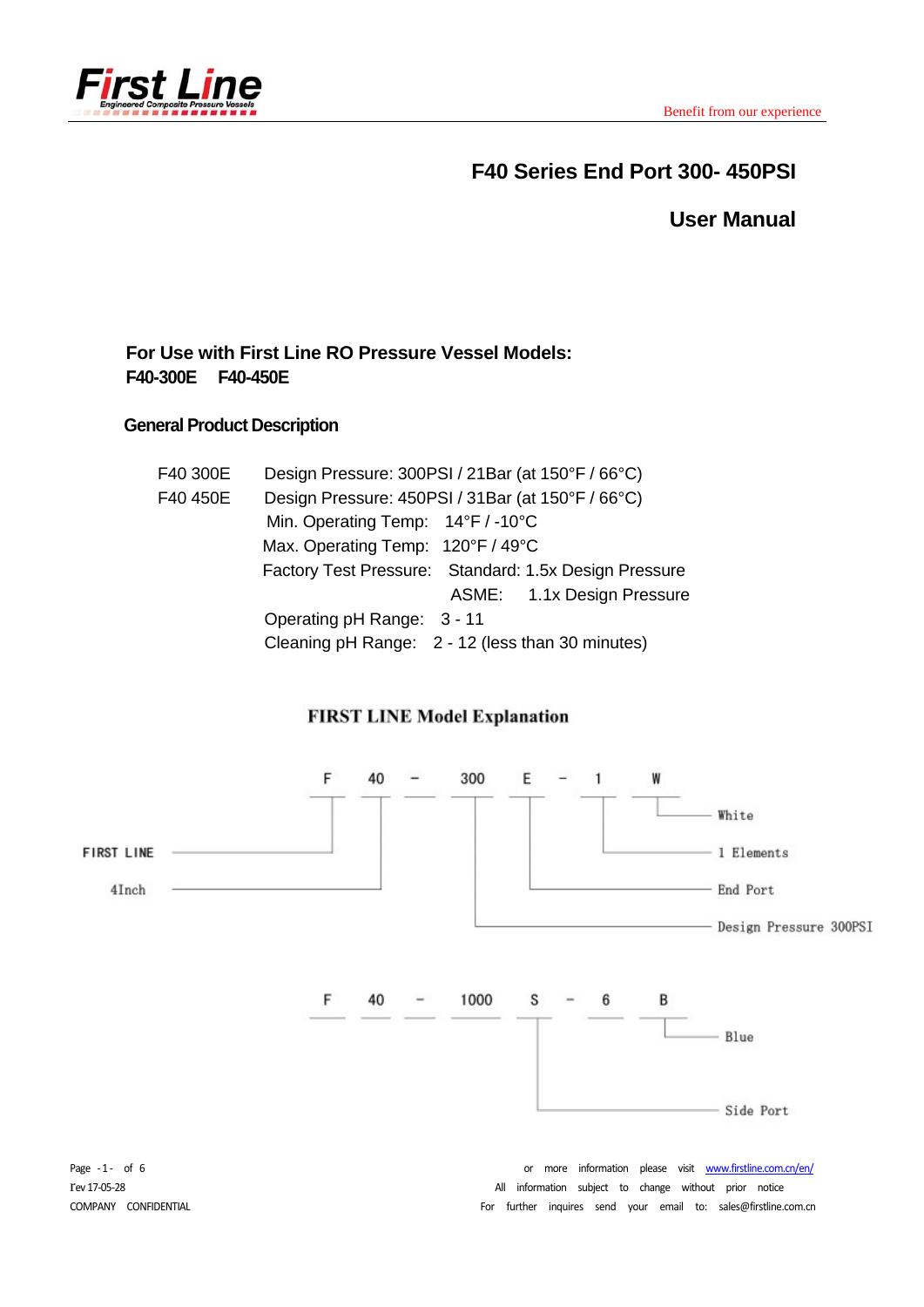

### **General Warning**

First Line RO pressure vessels (vessel) are designed to provide safe operation over a long service life if properly installed, operated, and maintained. The vessel may cause loss of life, severe bodily harm, or property damage if it is NOT correctly installed, operated, or maintained. Please make sure you read and understand all the guidelines in the User Manual provided with the vessel. Observe every precaution contained therein. Failure to do so may result in malfunction and potential catastrophic failure. It is recommended that only qualified technicians experienced in servicing hydraulic systems work with this vessel. Misuse, incorrect assembly, or use of damaged/corroded components may result in catastrophic failure, or may cause to void the warranty.

# **Vessel Use and Precautions**

Positive pressure up to the design pressure (PSI) of the specific model being used

Accommodates standard 4" nominal diameter spiral-wound element

The required vessel/element interface hardware is supplied with the vessel (please refer to First Line's adapter list)

Vessel expands under pressure and careful consideration must be taken when installing straps/saddles and system connection piping

Installation with the straps/saddles provided is strongly recommended

Vessel should not support any other system components, connections should be non-load bearing

Periodic inspection of the vessel end cap is recommended to ensure all parts are dry and free of corrosion

- Failure to understand and follow all precautions may void warranty and result in catastrophic failure of the vessel
- These guidelines are subject to change without prior notice. Please check with FIRST LINE to ensure that the User Manual is the latest version for the vessel model being used.
- Mount vessel using strap/saddle hardware provided and span recommended in the engineering drawing
- Do not over tighten the straps vessel must be allowed to expand under operation
- Maximize the connection flexibility to allow for vessel growth under pressure
- Align the side ports with the system manifold, correcting any misalignment before final installation
- Provide overpressure protection in the system safety devices
- Inspect end caps regularly for signs of corrosion. Immediate corrective action and/or replacement are recommended in case of corrosion.
- Relieve system pressure before working on the vessel
- Do not attempt to over-tighten the Permeate Port connections as this may damage the end cap. One turn past hand tight should be sufficient.
- Never operate the vessel in excess of its ratings. This may void the warranty and cause bodily or property damage.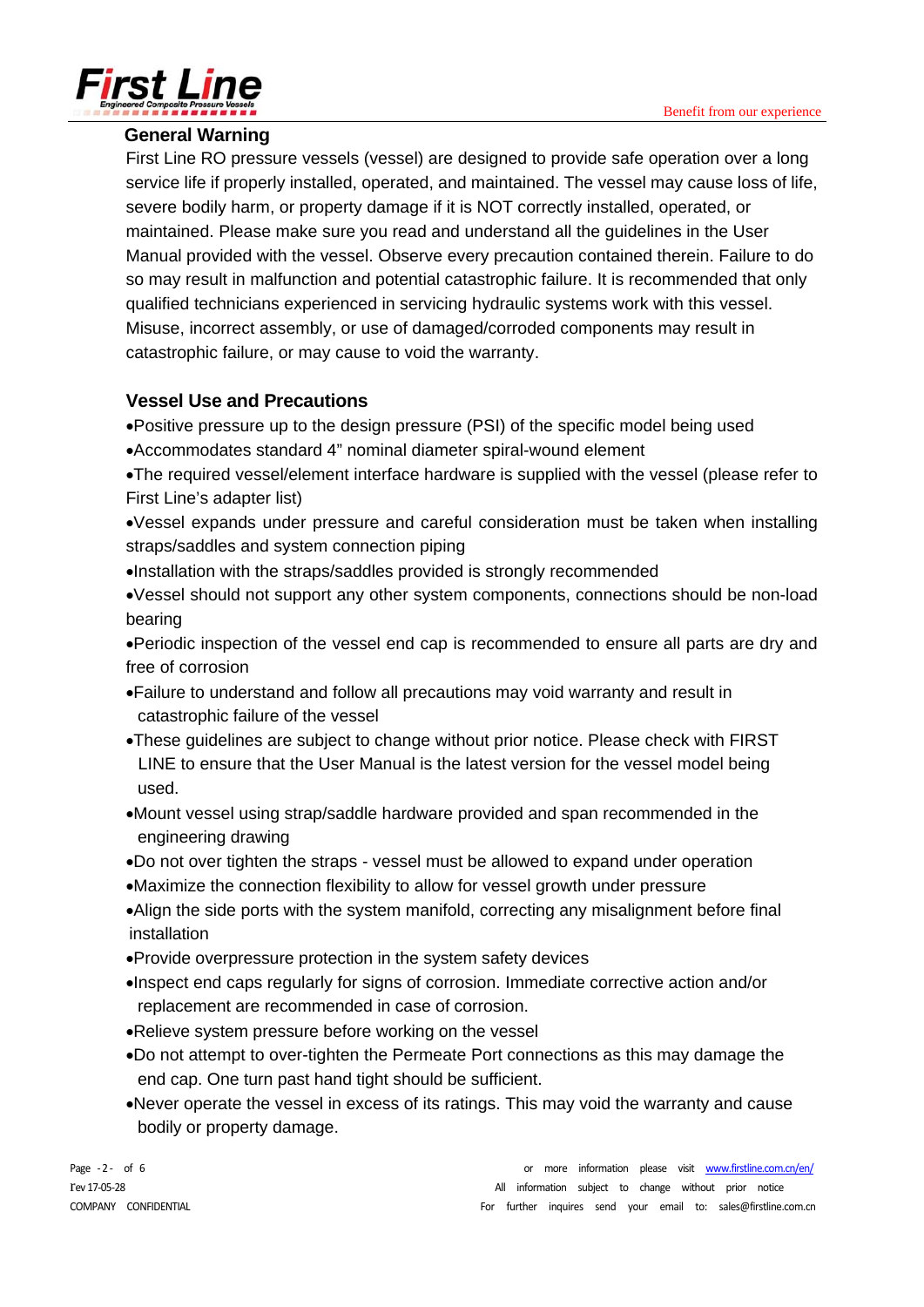

- Do not operate the vessel permeate port over 125PSI.
- Flush the vessel with permeate before system shutdown to reduce the chance of corrosion
- Do not install the vessel under direct sunlight
- Operate the vessel within the recommended pH range
- o Operating pH Range: 3 11
- o Cleaning pH Range: 2 12 (less than 30 minutes)

#### **Head Removal**

#### **Step 1 Shut Down the RO System and then Relieve the System Pressure**

The RO system should be totally shut down and all pressure relieved before conducting any maintenance or repair on the vessel.

#### **Step 2 Disconnect Permeate Piping**

The system permeate piping must be carefully removed from the permeate port of the vessel.

#### **Step 3 Inspect the End Cap**

The end cap should be inspected for any signs of corrosion or damage.

Surface corrosion can be removed with a wire brush, while flushing with water. Damaged components should be replaced with approved components from FIRST LINE.

#### **Step 4 Disconnect the Locking Screws**

Each of the two locking crescents is held in place with a single locking screw. The locking screws can be unthreaded using an M5 hex wrench.



#### **Step 5 Remove the Locking crescent/Screw Assemblies**

The locking crescent/screw assemblies should be easily removed from the retaining groove. Should the assemblies be difficult to remove, it may be necessary to rock the head slightly or tap the head inward with a rubber mallet.

Be careful when using metal tools, avoid leveraging against the sidewall of the vessel or scratching the inside surface of the bell area.

#### **Step 6 Remove the Head Assembly with One of the Following Techniques**

**FIRST LINE Head Removal Tools** - A set of head removal tools is available from FIRST LINE. These head removal tools are expressly designed for the purpose and have proven to be an effective and easy way to remove the vessel head without causing any damage to the vessel.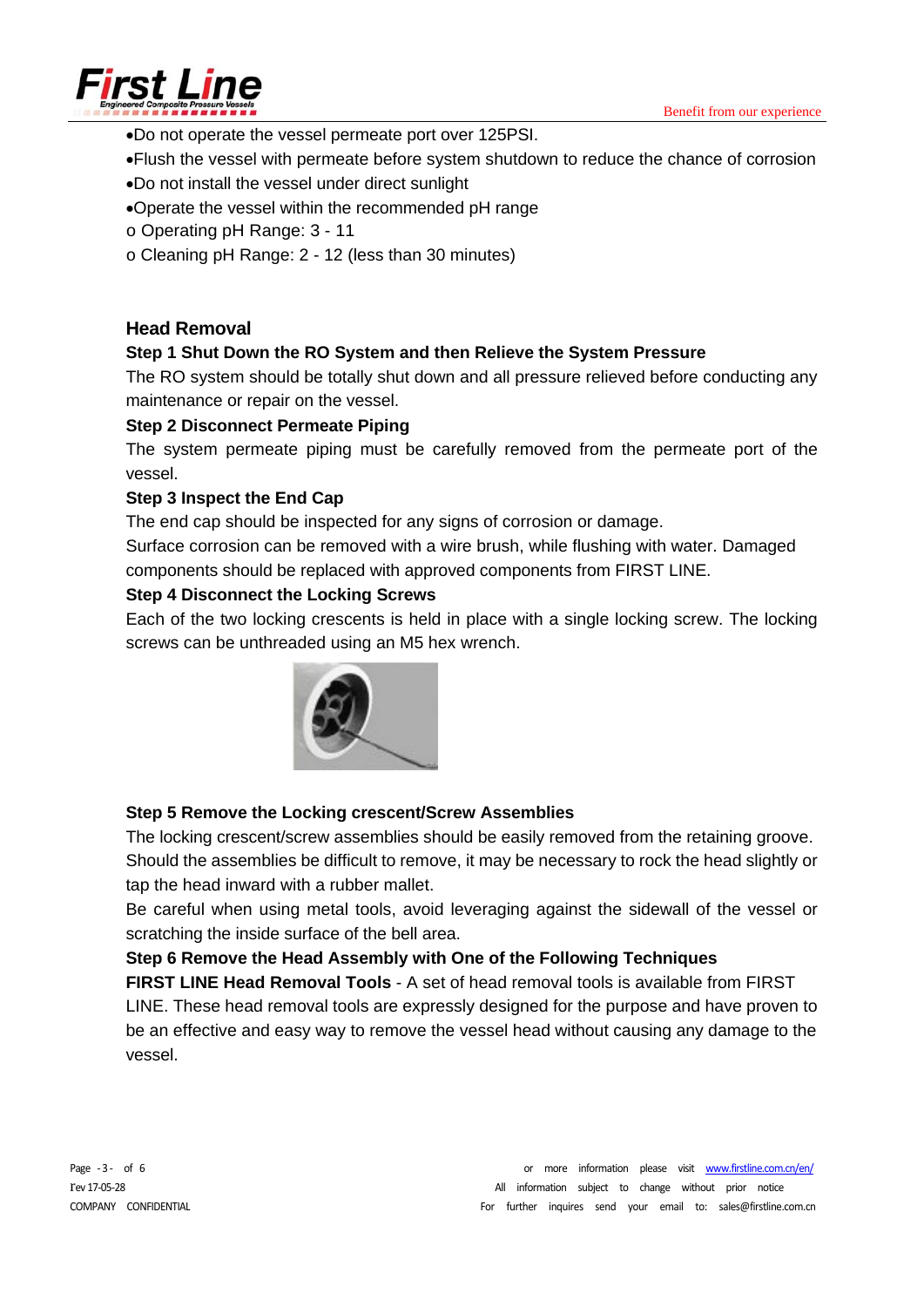



FIRST LINE head removal tools

**Alternative Head Removal** - It is possible to remove the head assembly without the FIRST LINE head removal tools. A 1/2" NPT Male threaded of PVC (or similar material) pipe should be threaded into the head permeate port to hand tightness. Pull the pipe outward to remove the head. If the vessel has been in operation for an extended time, a slight rocking motion or forceful tug may be required to break the head seal bond. Also, a handle at the end of the pipe will ease head removal - forming a T with the pipe that threads into the permeate port.

#### **Head Installation**

**Step 1 Install Head** - Hold the head assembly, square to the axis of the vessel. Push firmly until the head is correctly positioned and the retaining groove is visible. It may be necessary to use a rubber mallet to tap the head into its engaged position.

 **Step 2 Install Locking Crescents** - Clean and dry the retaining groove. Position the first locking crescent so that the end section sits in the retaining groove and the screw aligns with one of the threaded openings in the bearing plate. Use an M5 hex wrench to tighten the screw until snug. Do not over-tighten - maximum torque guideline: 10Nm. Install another crescent in the same manner. Conduct a final tightness check of each screw after two crescents are installed.



**Step 3 Reconnect Permeate Piping** - Reconnect the system permeate piping to the permeate port.

**Step 4 Conduct Pre-Pressurization Inspection - A thorough pre-pressurization inspection** should be conducted, including verifying that the heads are properly installed, system piping connections are in place, elements are installed, adapters are installed, and thrust cone is installed at downstream end of the vessel.

#### **Step 5 Pressurize System**

**Step 6 Inspect for Leaks** - All connections should be free from leaks. Do not operate leaking vessels.

#### **Piping and Mounting Recommendations**

• Use two flexible Victaulic<sup>™</sup> connections with an intermediate section of pipe when possible.

This is the preferred method for connecting the feed/concentrate ports to the system piping,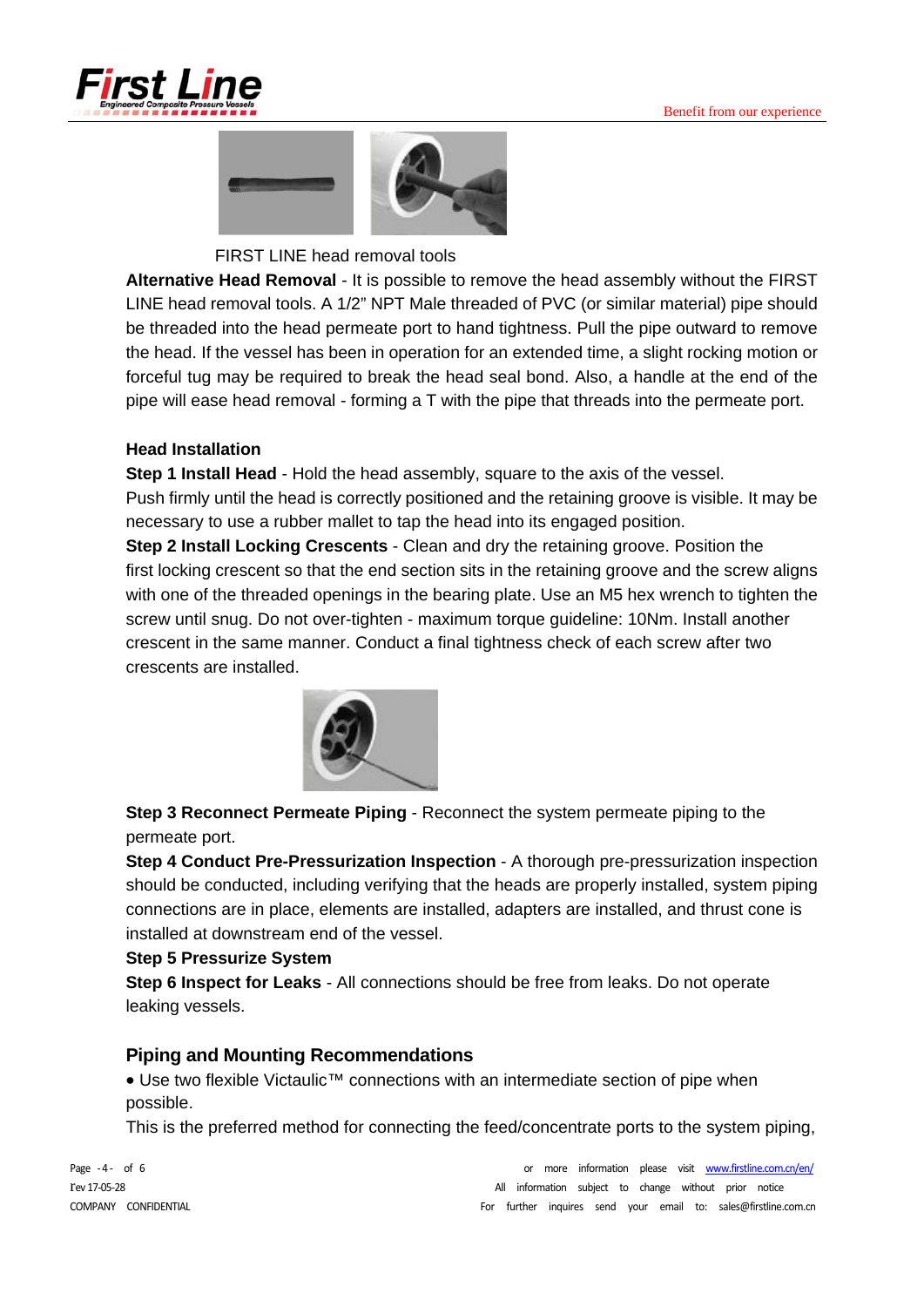Benefit from our experience



especially when system manifold tolerances cannot be guaranteed. There is a maximum 0.03" misalignment allowance per port.

• Single flexible Victaulic<sup>™</sup> connections should only be used when the axial misalignment from the port to the manifold is less than 0.03" per port.

Make sure the vessel is centered on the rack when checking for port/manifold alignment.

- Using intermediate flexible Victaulic<sup>™</sup> connections in the manifold will ease port alignment and vessel installation.
- Do not force any connections.
- The Header and related piping should be self-supported.
- Space strap/saddle locations using "S" dimension shown in model engineering drawing.

4 and longer vessels have a third strap/saddle assembly, to be installed at the center point of the vessel.

- Tighten straps to hand tightness plus one turn.
- Manifold span should be greater than vessel span to allow for vessel growth under pressure.

# **FIRST LINE Limited Warranty**

Harbin First Line Environmental Technology Co., Ltd. (hereinafter called "FIRST LINE") RO pressure vessels (the "Product") are warranted to the original purchaser (the "Customer") under normal use and if installed, operated and maintained in accordance with applicable User Guides to be free of defects in material and/or workmanship for a period of one (1) year from date of manufacture subject to the following. Any replacement Product or Part will be warranted only for the remainder of the original warranty period or thirty (30) days, whichever is longer.

### **Exclusions from this Limited Warranty**

The warranty shall be void if:

1. Defects are not reported during the warranty period.

2.The Product is subject to accident, damage, incorrect installation, mishandling, abuse, misuse, negligence or accident by any other party.

3. Problems caused by modification or alteration.

- 4. Chemical exposure or acts of nature.
- 5. Any item manufactured by other companies.

6. Wear on replaceable components under normal conditions - seals are excluded from this warranty.

# **Procedure for Obtaining Warranty Performance**

FIRST LINE reserves the right to determine if a reported defect is a breach of this warranty. This may require, at FIRST LINE's discretion, one or more of the following:

1.An inspection or test of the Product and/or the system that was installed by a FIRST LINE representative - the customer is responsible for arranging access to the Product.

2.An inspection or test of the product and/or the system in which that was installed by the